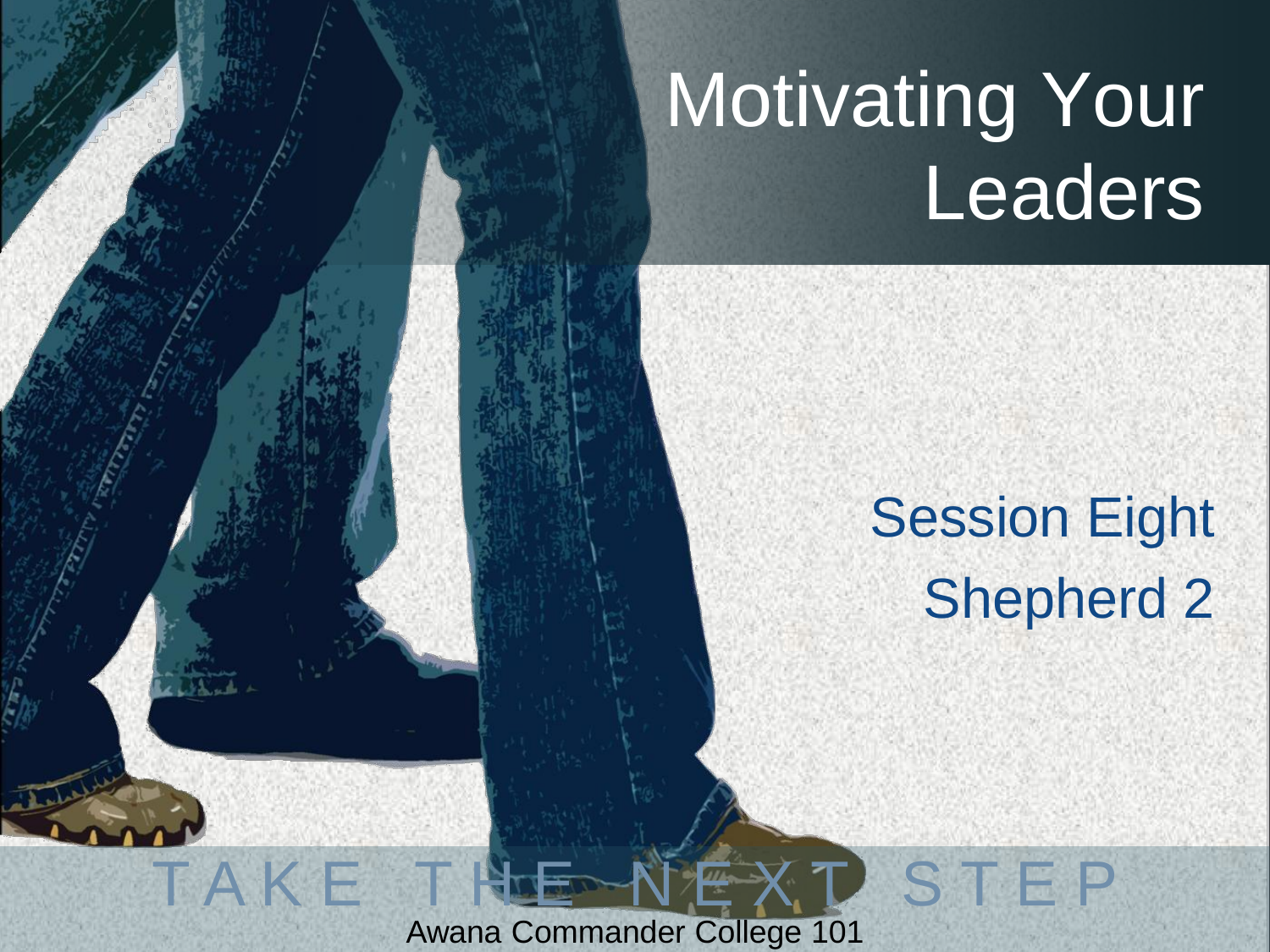## Reasons People Quit

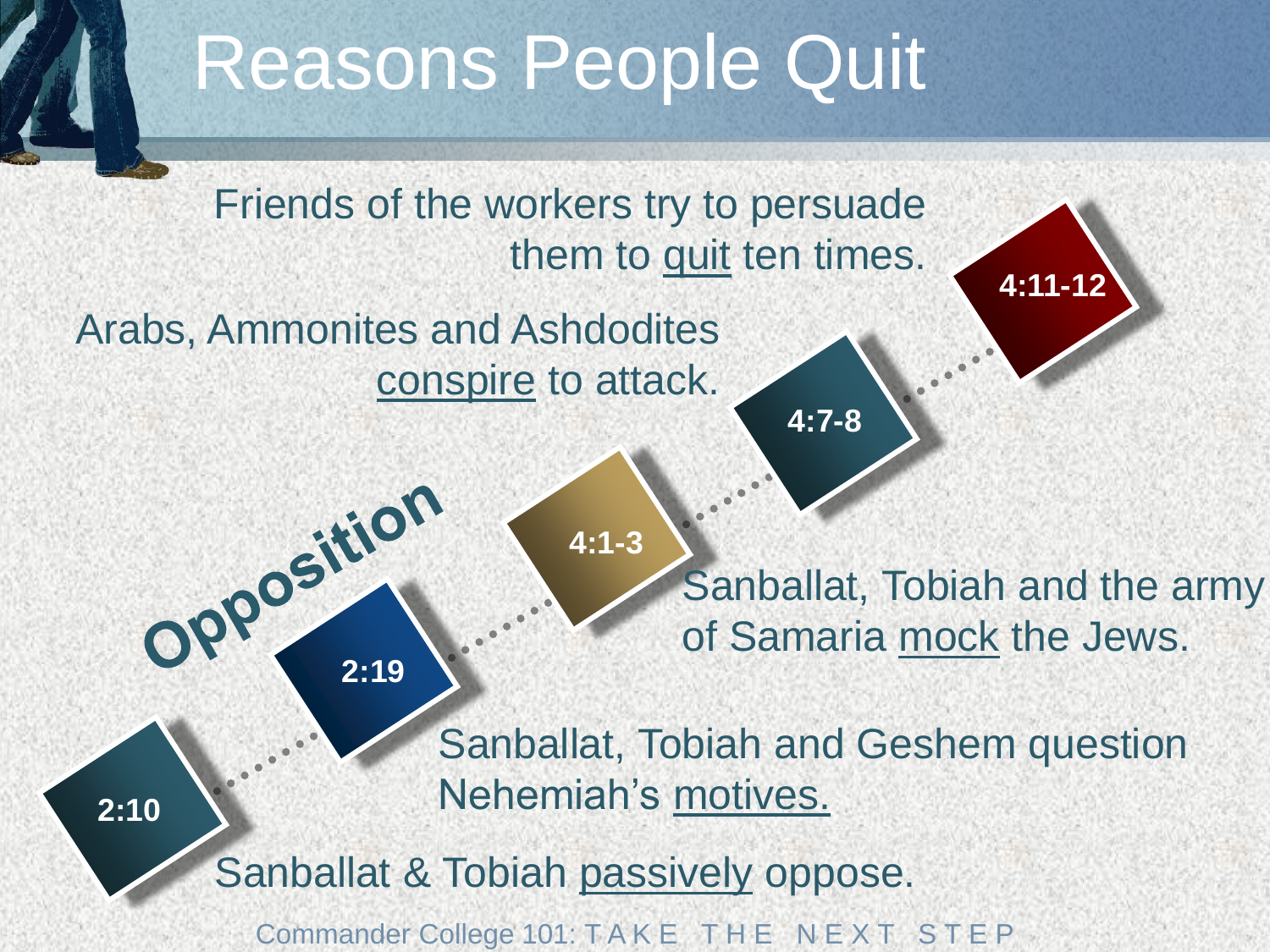## Reasons People Quit

#### **Physical Opposition** (Nehemiah 4:6,10)

- 1. Unfinished work. The wall was only half done.
- 2. Fatigue. The workers were exhausted.

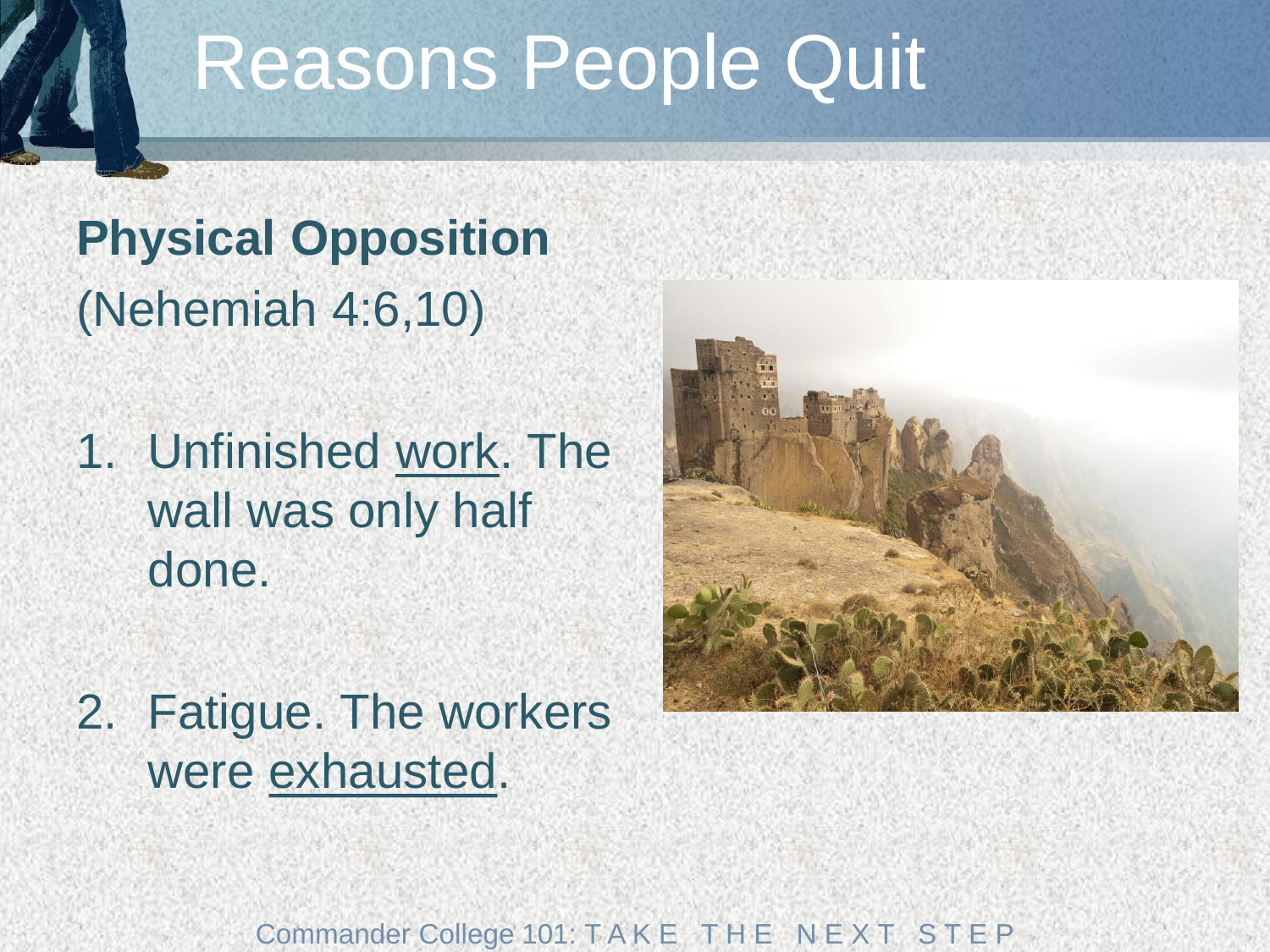## Reasons People Quit

## **Spiritual Opposition** (Nehemiah 4:10 -12)

- 1. They saw only rubbish. They lost their vision.
- 2. They focused on their weakness.
- 3. They feared a massacre.

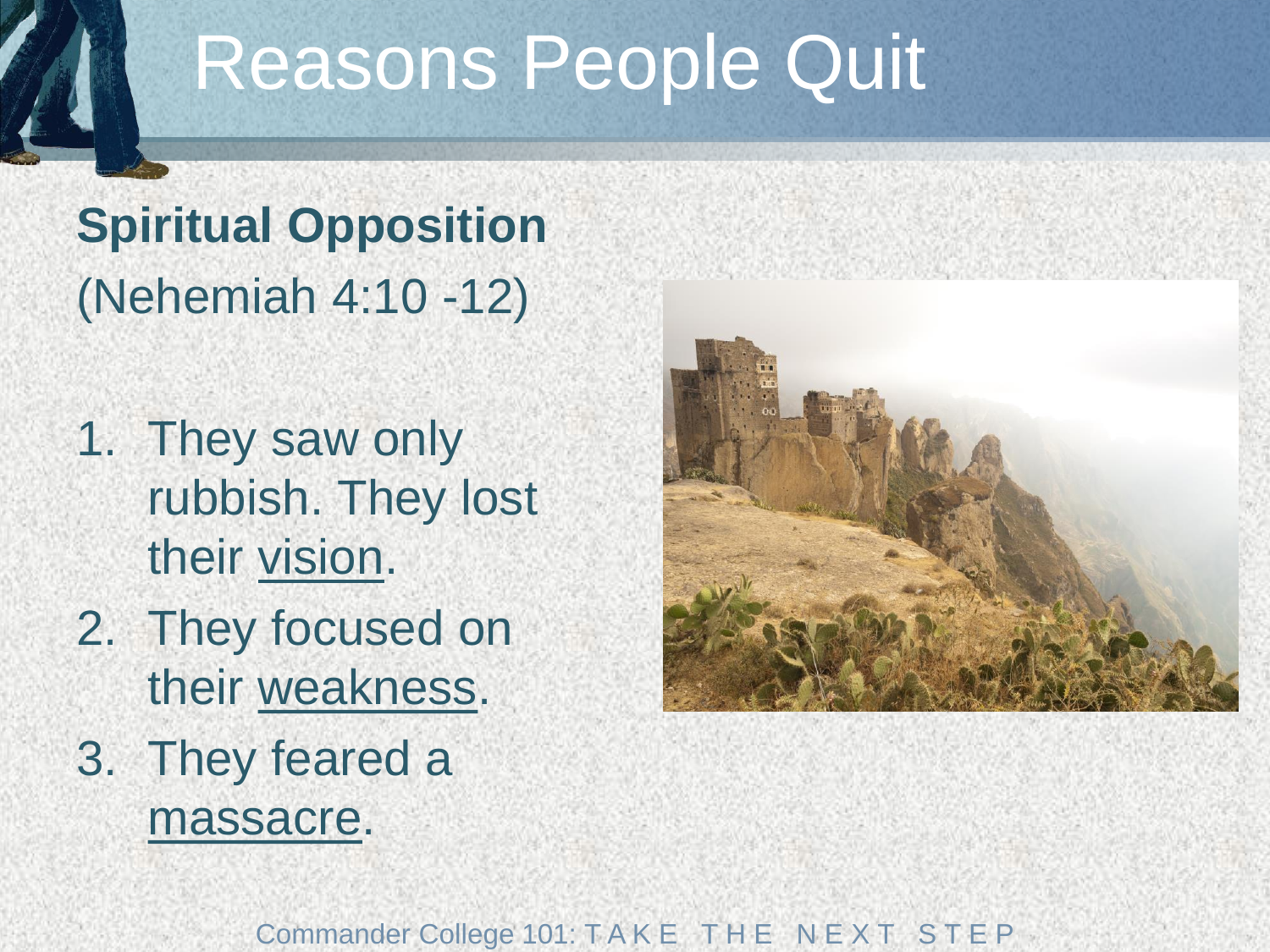## A Miracle

#### The wall was finished in 52 days!

- God used these people to finish the wall -- not fresh troops!
- The enemies were disheartened.
- Everyone saw that this was done by God!



Commander College 101: T A K E T H E N E X T S T E P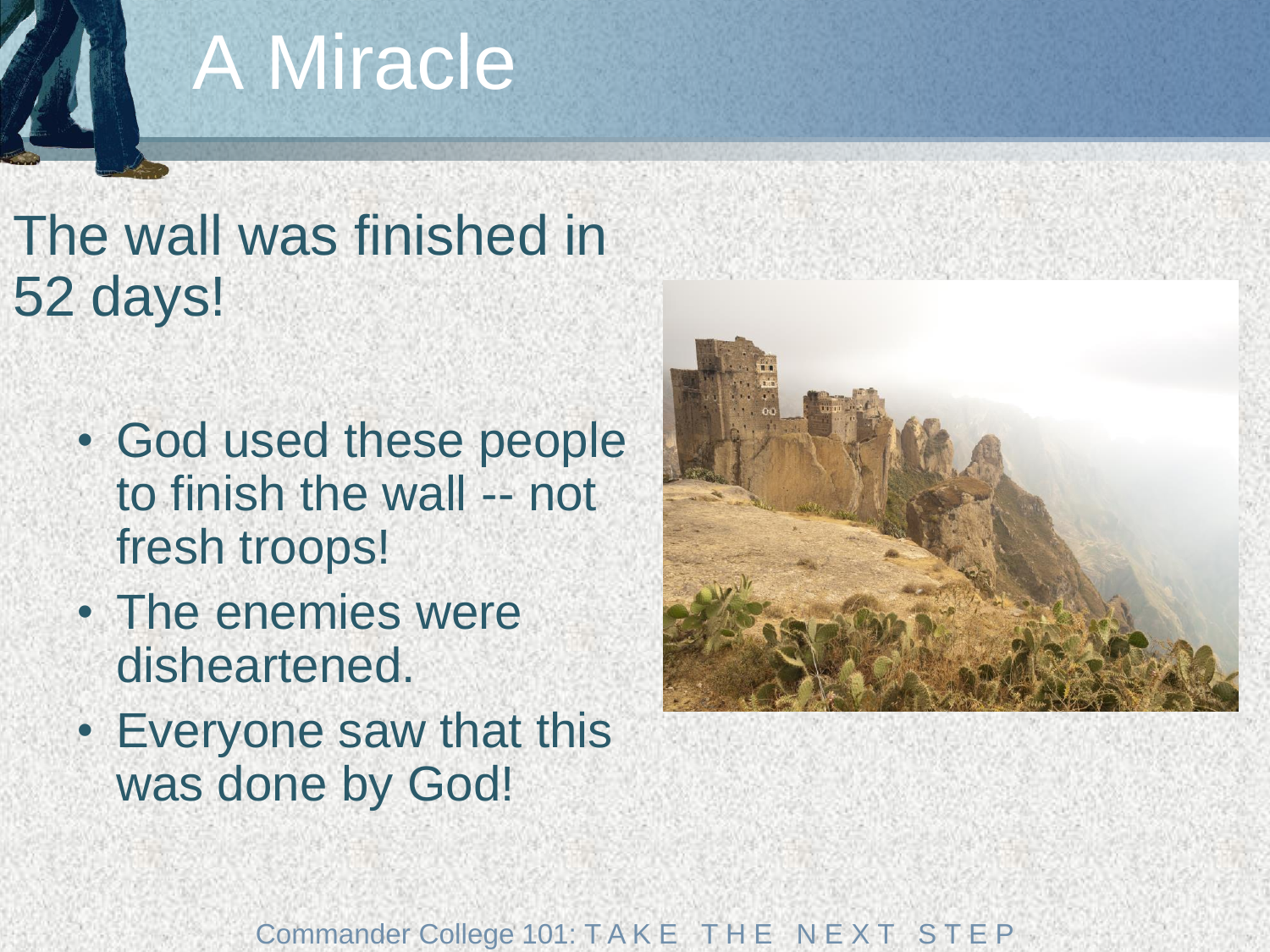# Motivating Workers

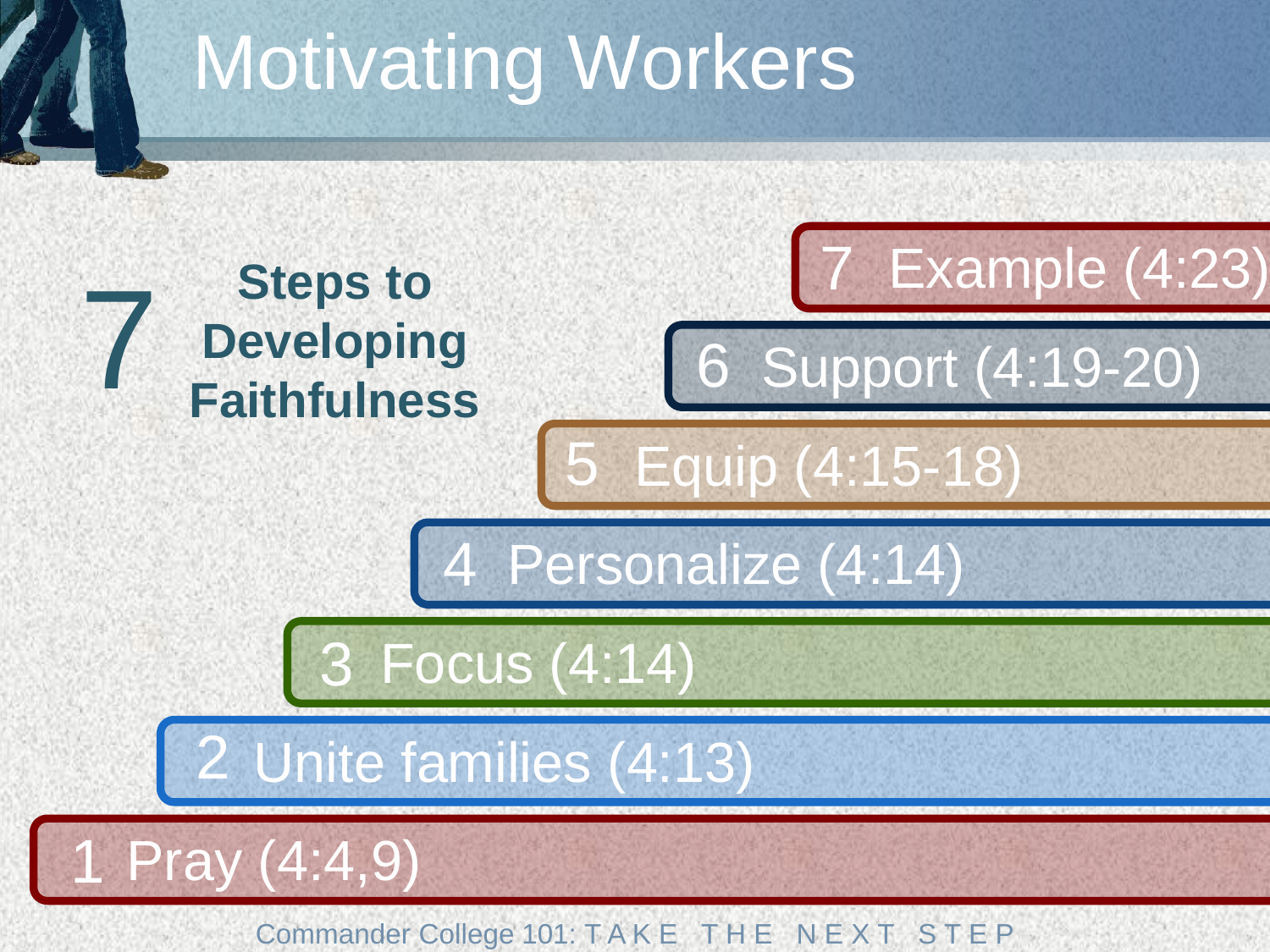## Step 1: Pray

#### 4:4,9 – Nehemiah prayed first.

- Pray as the first response to a problem
- Pray make a weekly prayer list
- Pray for and with your leadership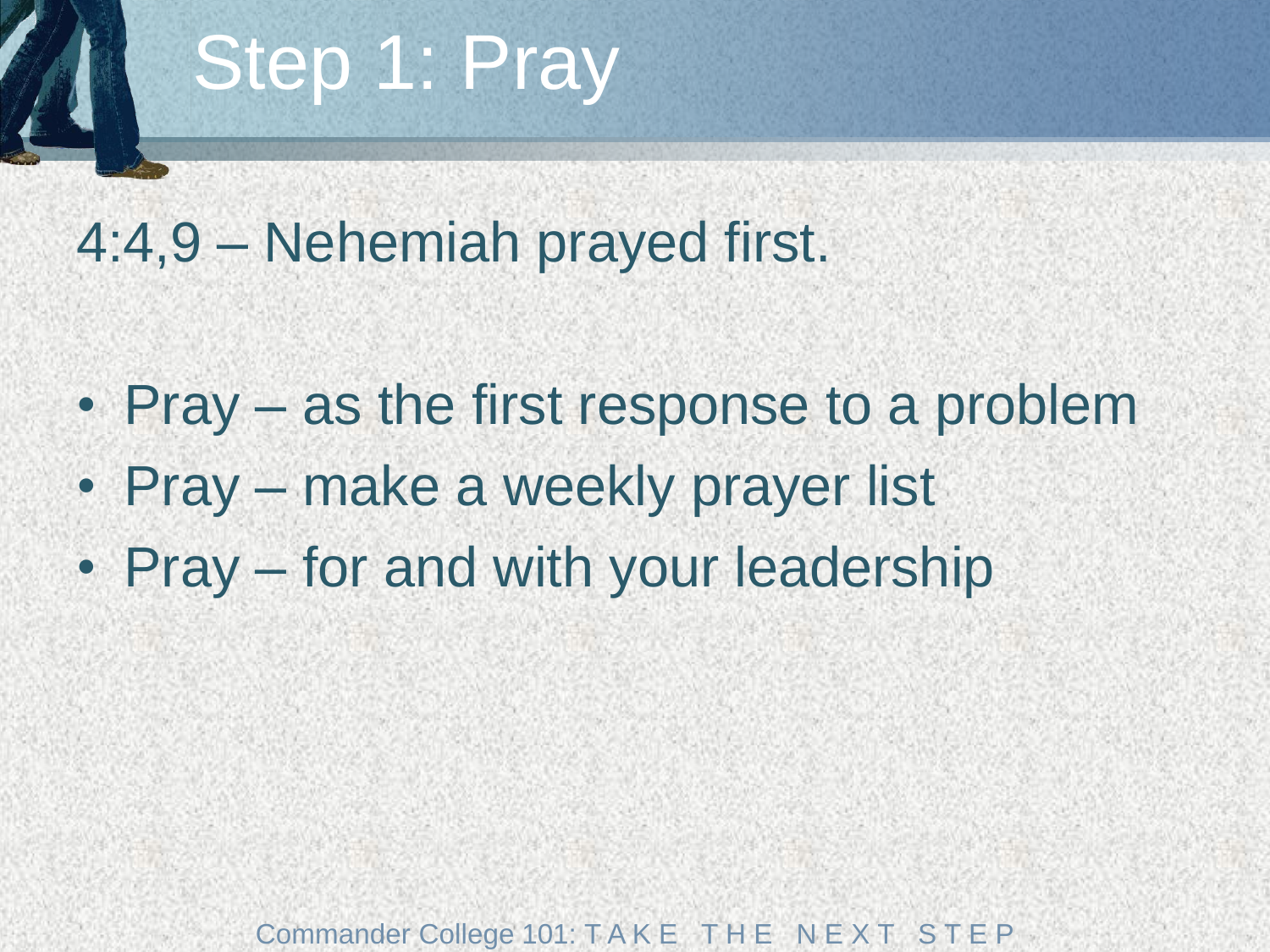## Step 2: Unite families

#### 4:13 – Nehemiah united family units.

- Unite families husbands and wives together
- Unite families parents serve when their children attend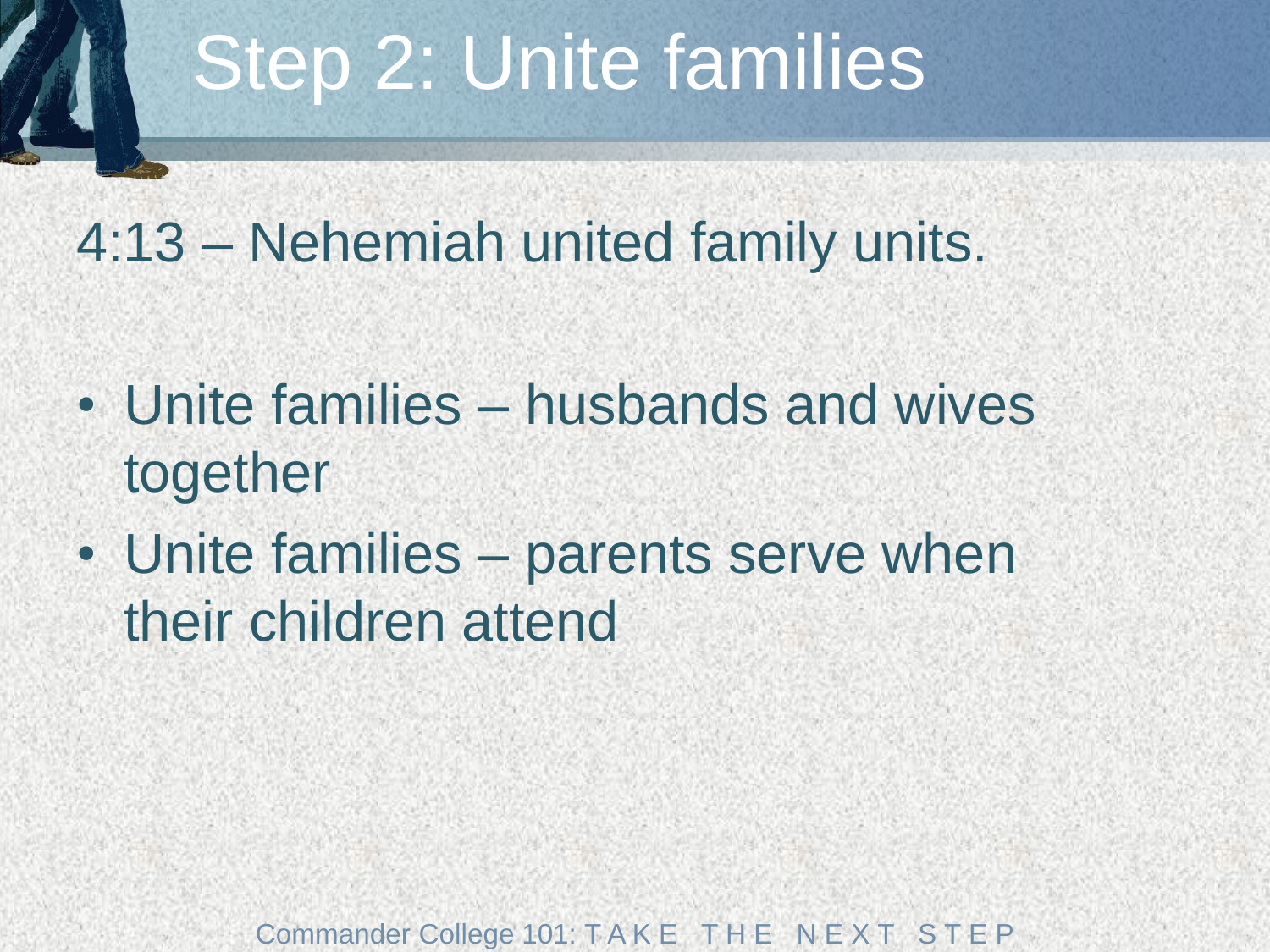## Step 3: Focus

#### 4:14 – Nehemiah refocused their attention on God.

### • Focus – use a theme that is constantly before your leaders

- Focus use Scriptures which relate
- Focus by your vocabulary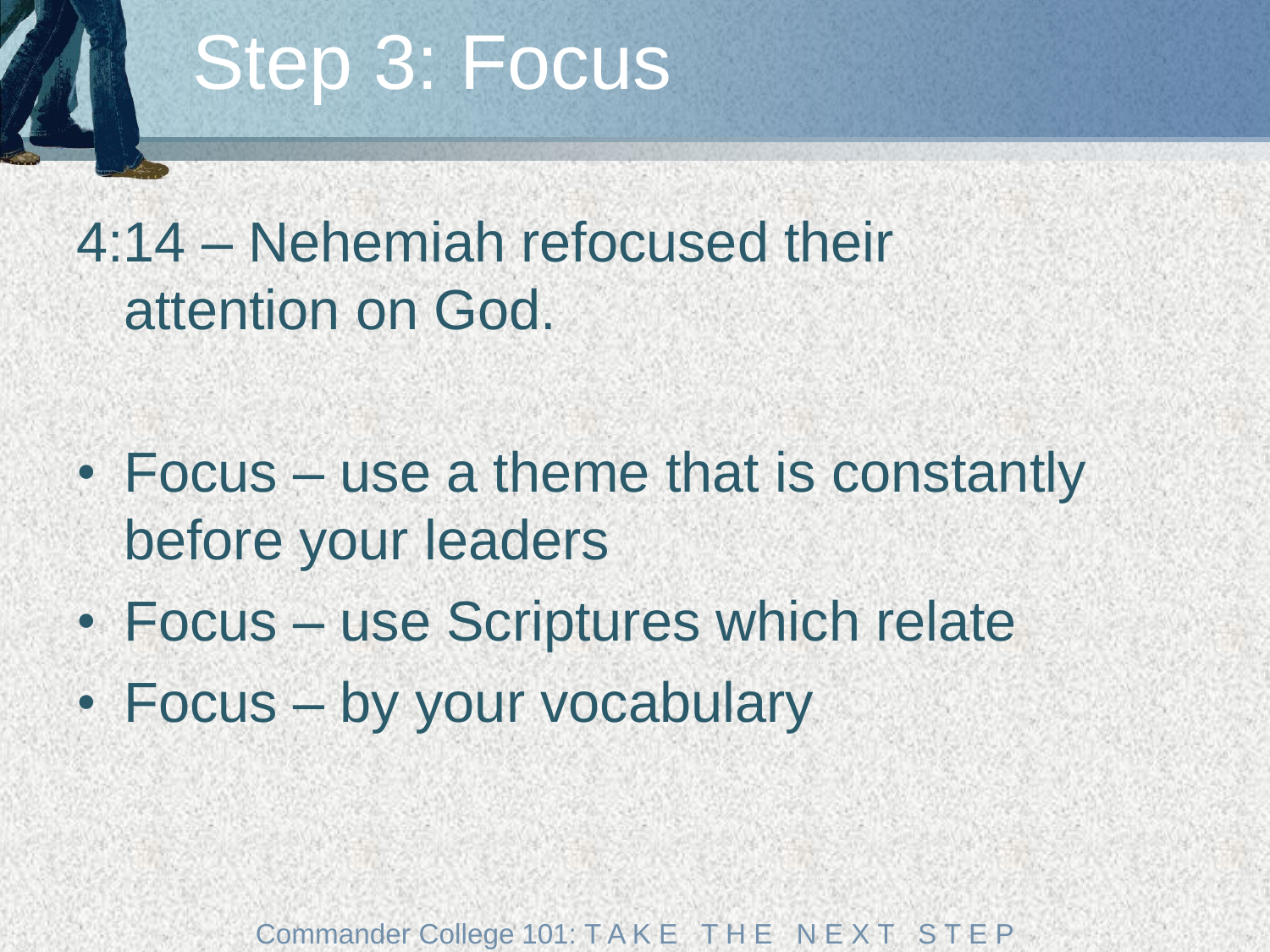## Step 4: Personalize

#### 4:14 – Nehemiah made it personally applicable.

- Personalize share how being in the ministry helps you
- Personalize plan leaders' awards
- Personalize set personal goals
- Personalize allow all to experience spiritual "successes"
- Personalize compliment often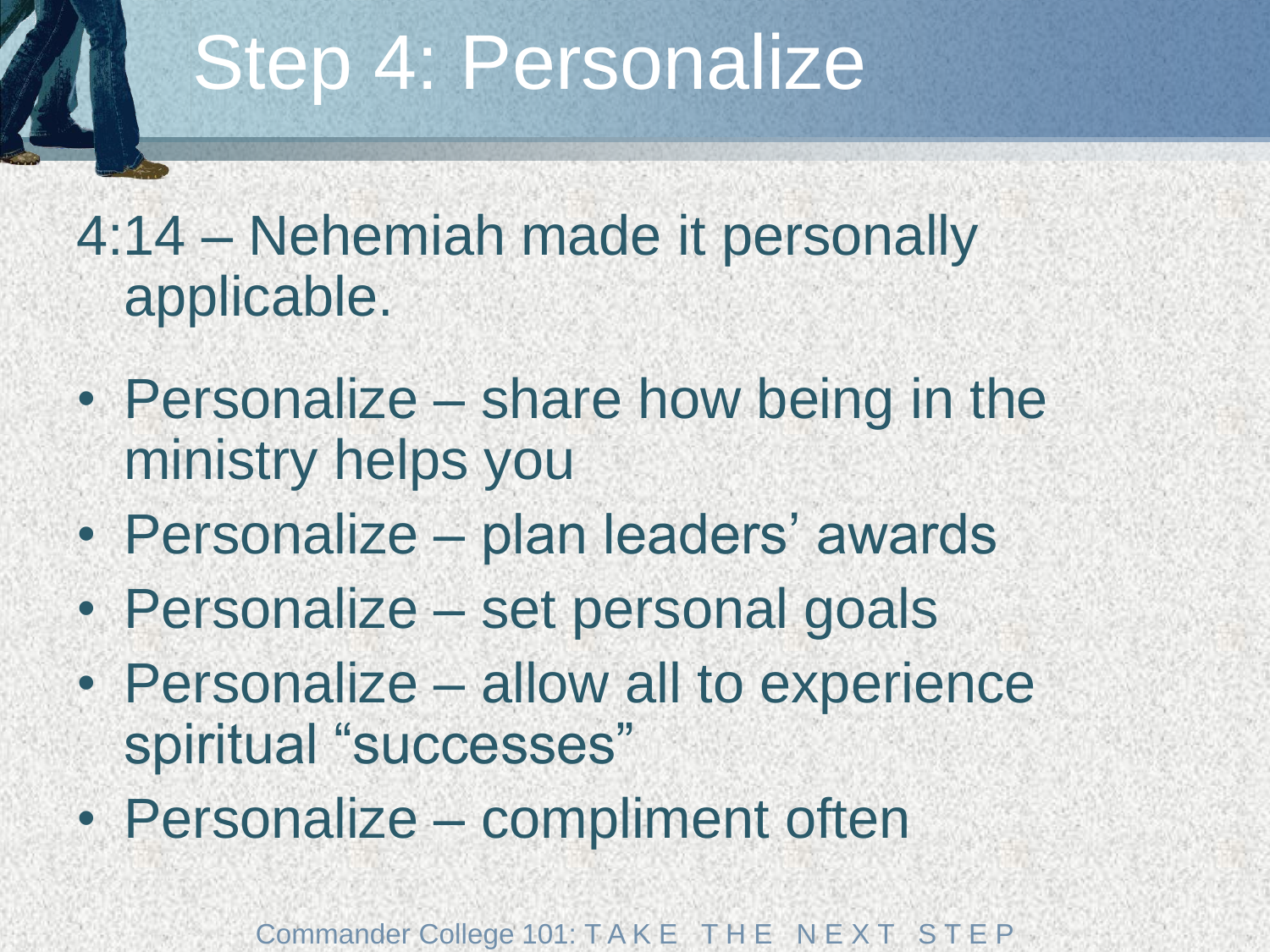# Step 5: Equip

### 4:16-18 – Nehemiah equipped them for whatever came.

- Equip ask often, "How can I help?"
- Equip devote time to helping them succeed in their ministries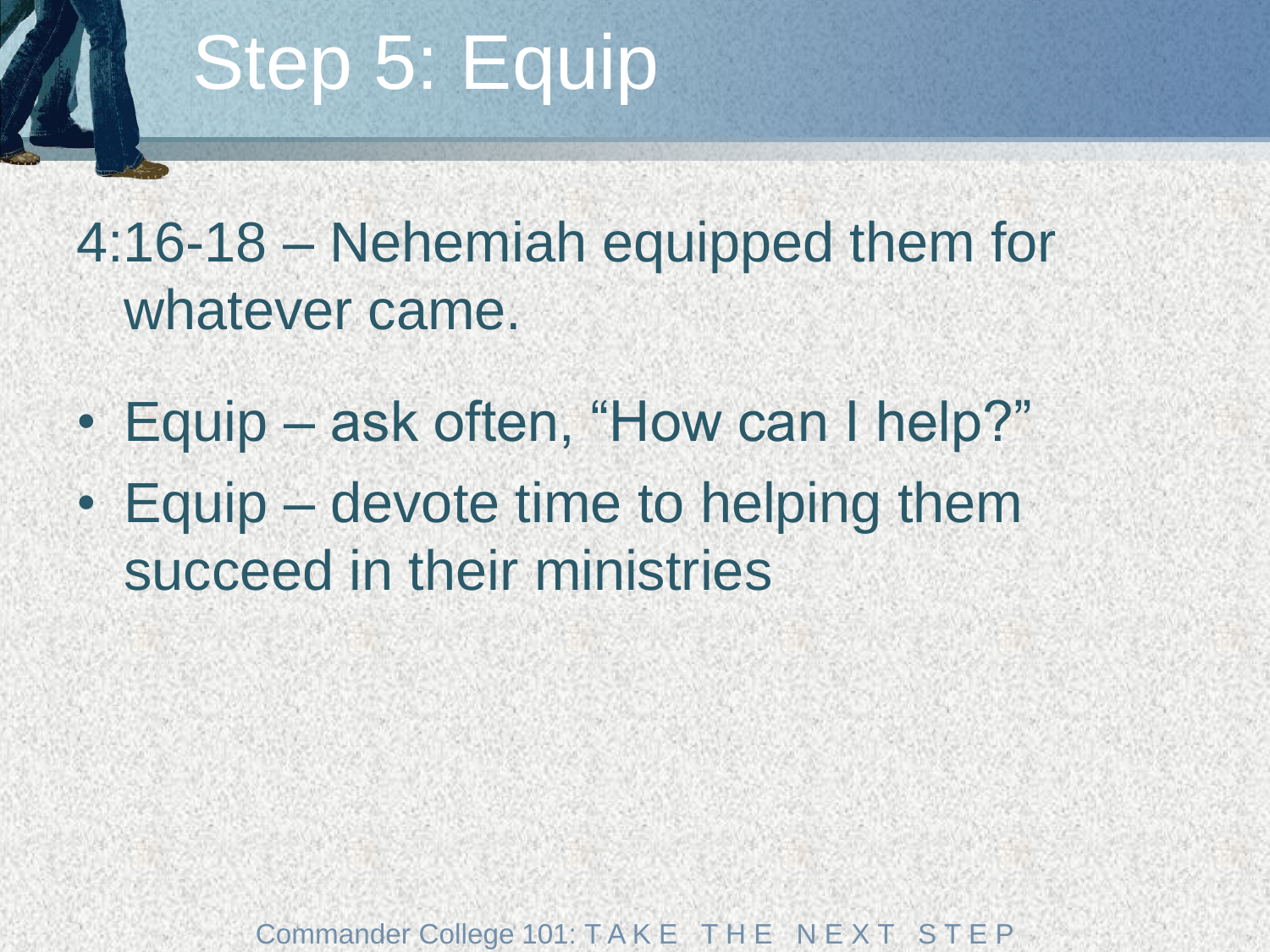# Step 6: Support

## 4:19-20 – Nehemiah developed a support system.

- Support through fellowship at critical moments
- Support through praying together regularly
- Support through sharing times
- Support through developing personal friendships
	- Commander College 101: T A K E T H E N E X T S T E P